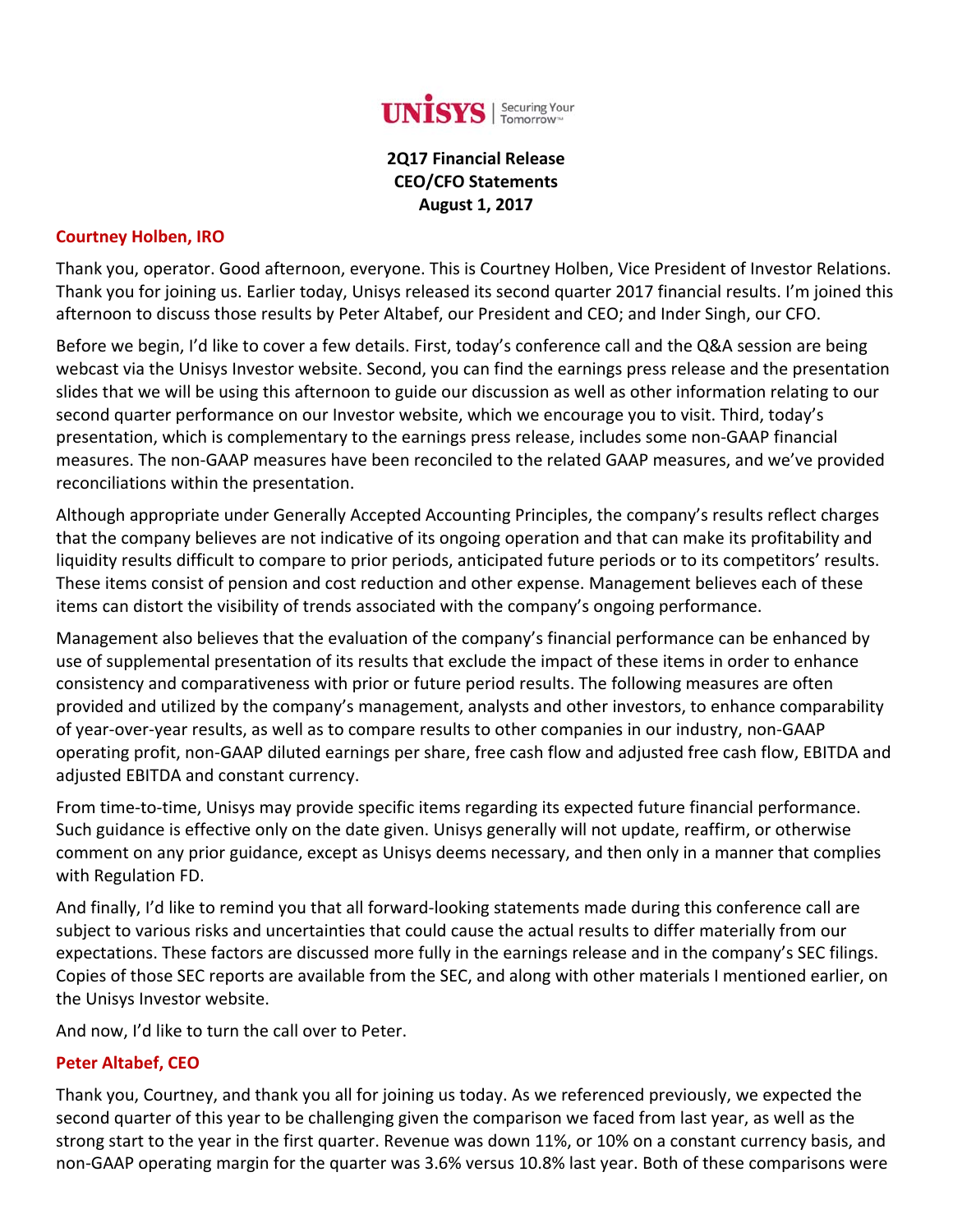impacted by our Technology segment, which is historically lumpy from quarter-to-quarter and was up 31% in the second quarter last year and down 32% in the second quarter of this year. We also experienced weaker Services revenue and margins. As we've previously discussed, we continue making progress with our cost restructuring and we have used some of the savings realized to reinvest in the business, which impacts margin. These investments include new offerings and hiring subject matter experts and consultants.

While we recognize the challenges faced this quarter, given the nature of our business, including Technology renewal cycles, overall, we believe we have made significant progress. We are reaffirming guidance for the full year for revenue, non‐GAAP operating profit, and adjusted free cash flow. Inder will provide more color on this shortly.

Before getting into detail on the quarter, I'll first review some of the key elements of our strategy to provide a basis for comparison regarding our achievements to-date and in the second quarter specifically. We're focusing the business to capitalize on key strengths that differentiate Unisys in the marketplace, which we believe are our vertical domain expertise, IP‐led solutions, and building security into everything we do, while also improving the company's efficiency. Our goal is to drive pipeline, TCV, and revenue and along with our targeted restructuring program to enhance margins and cash flow through both an increase in efficiency and a shift in mix toward higher-margin offerings such as our software enhanced solutions.

As you can see on slide 4, in the quarter, we saw many of our initiatives contribute to positive trends in some of our leading revenue indicators. Total TCV signed, which includes renewals and extensions, which can be lumpy was down 12% year over year for the first half. This was driven by a difficult year‐over‐year comparison for our U.S. Federal business due entirely to a single large renewal in the second quarter of 2016. Excluding U.S. Federal, TCV for the rest of the business was up 7% year over year for the first half. Further, new business TCV for the entire company, which includes new scope and new logo contracts, was up 65% year over year for the first half.

For the second quarter 2017, total TCV was down 31% year over year impacted again by the U.S. Federal renewal I just mentioned and the expected Technology compare. Excluding these impacts, it was up 5% for the rest of the business.

Additionally, new business TCV for the entire company was up 74% year over year in the second quarter. We are also pleased to report that our total pipeline is up 8% year over year as of the end of the second quarter with new business pipeline and win rates up year over year as well. We believe these are positive indicators and our initiatives will help further progress over the coming quarters.

First, starting with Services, while we have made some progress in this segment, there is more work to be done. We did not fully execute on our Services efficiency plan in the quarter and made changes in the quarter to better align revenues and cost, which we believe will benefit our second half results. During the second quarter within Services, we also saw ClearPath Forward services revenue and margin increase year over year. We believe this is an important trend not just on a standalone basis and because of its impact to Services, but because we believe it should lead to a stickier ClearPath Forward client base over time.

Within Technology during the quarter, after a successful pilot, we signed the deal with an international bank to use Stealth to protect vital assets within the bank's most sensitive infrastructure. Additionally, a client we announced last quarter has now expanded their contract with us to add Stealth to their enterprise defense capabilities to improve data center security. We have continued to see momentum with Stealth since the end of the second quarter of this year with four additional signings during July, including one with a large U.S. state to use Stealth to add micro-segmentation security to their Microsoft Azure cloud-based services.

I mentioned in our last quarterly call, our work with LogRhythm to incorporate Stealth into an adaptive security architecture. We are now entering our comprehensive set of system and acceptance testing with the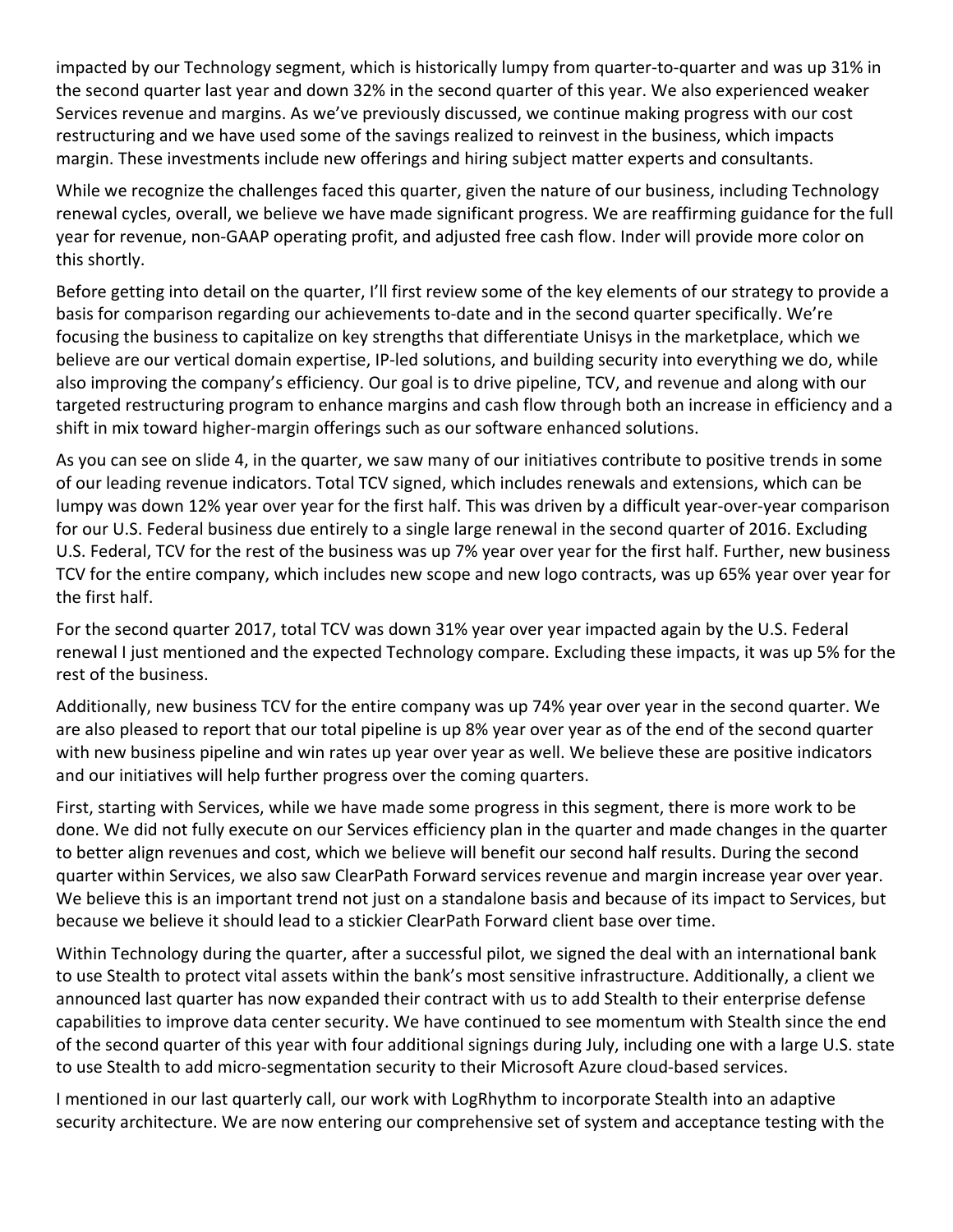expectation of launching the offering with LogRhythm later this year. We have been previewing the capabilities of this solution with federal agencies who have shown significant interest.

During the quarter, we're pleased to have seen our overall security pipeline increase 31%, with increasing win rates for the second quarter and the first half year over year.

I will now provide some color on our various sectors. During the quarter, we launched several additional IP‐led vertical solutions to help drive our vertical go‐to‐market effort. As a reminder, in addition to those launched this quarter, which I'll review shortly, since last October, we have launched or expanded Digital Investigator, Digistics, ActiveInsights MedDevice, and Elevate, and we will launch LineSight in the coming quarters. With this suite of offerings and the marketing behind it, we believe we're well-equipped to serve our target markets.

Our focus is now on driving revenue from these offerings, which can also improve overall profitability, given the higher margins associated with the software and software‐related services. These solutions could also function as the "tip of the spear" to help expand the market for our broader suite of services.

Our U.S. Federal business showed a decline this quarter, due largely to lower ClearPath Forward renewals as anticipated. Despite that, we feel good about the trajectory of this sector for the full year of 2017, as contract signings related to near‐term revenue have been up.

During the quarter, we signed a key contract with a U.S. government agency to provide biometrics‐based identity and access management solutions critical to the agency's operations. We also signed a contract with a large civilian agency to help digitize and centralize a massive tape library of historical data critical to the agency's mission, as well as a contract to provide cloud-hosting services for the Nuclear Regulatory Commission's high‐performance computing program supporting modeling and simulation operations necessary to oversee nuclear reactors and materials.

Our Public business had a strong second quarter, with a growth of 3% year over year in constant currency. During the quarter, we launched FamilyNow, a comprehensive next‐generation case management solution that helps government social services agencies protect children at risk. We signed a contract with The California State University, which is the largest four‐year university system in the United States, for an analytics‐based hybrid‐cloud solution to transform system‐wide delivery of educational and administrative services to over half a million CSU students, faculty and staff. We also signed an extension of our contract with the Australian Department of Defense and some of their key industry partners.

Revenue with our Commercial sector in the second quarter was down 3% in constant currency. During the quarter, we launched ActiveInsights PharmaTrack, a new solution that combines leading security, advanced data analytics and compliance technology in a single unified platform to provide life sciences and healthcare companies enhanced visibility and oversight of the global pharmaceutical supply chain.

We also launched a new suite of advanced transportation offerings for AirCore, which allows airlines to optimize their sales and customer service capabilities across all aspects of the passenger journey.

We signed a number of important deals in the second quarter in our Commercial sector. For example, we are expanding our long-standing relationship with Starbucks, signing new multi-year agreements for infrastructure and end user support services in Europe and China. We also signed a contract renewal with a U.S.‐based chain of convenient stores to provide IT field services and support. Lastly, in Commercial, we signed a contract extension with a global safety consulting and certification company to provide service support and end user services.

While Financial Services saw a significant decline in the second quarter due to a tough Technology compare, we are excited about the direction this business is moving based on our recent launches of Elevate around the world, including in Latin America this quarter, along with key deals we signed during the quarter would suggest.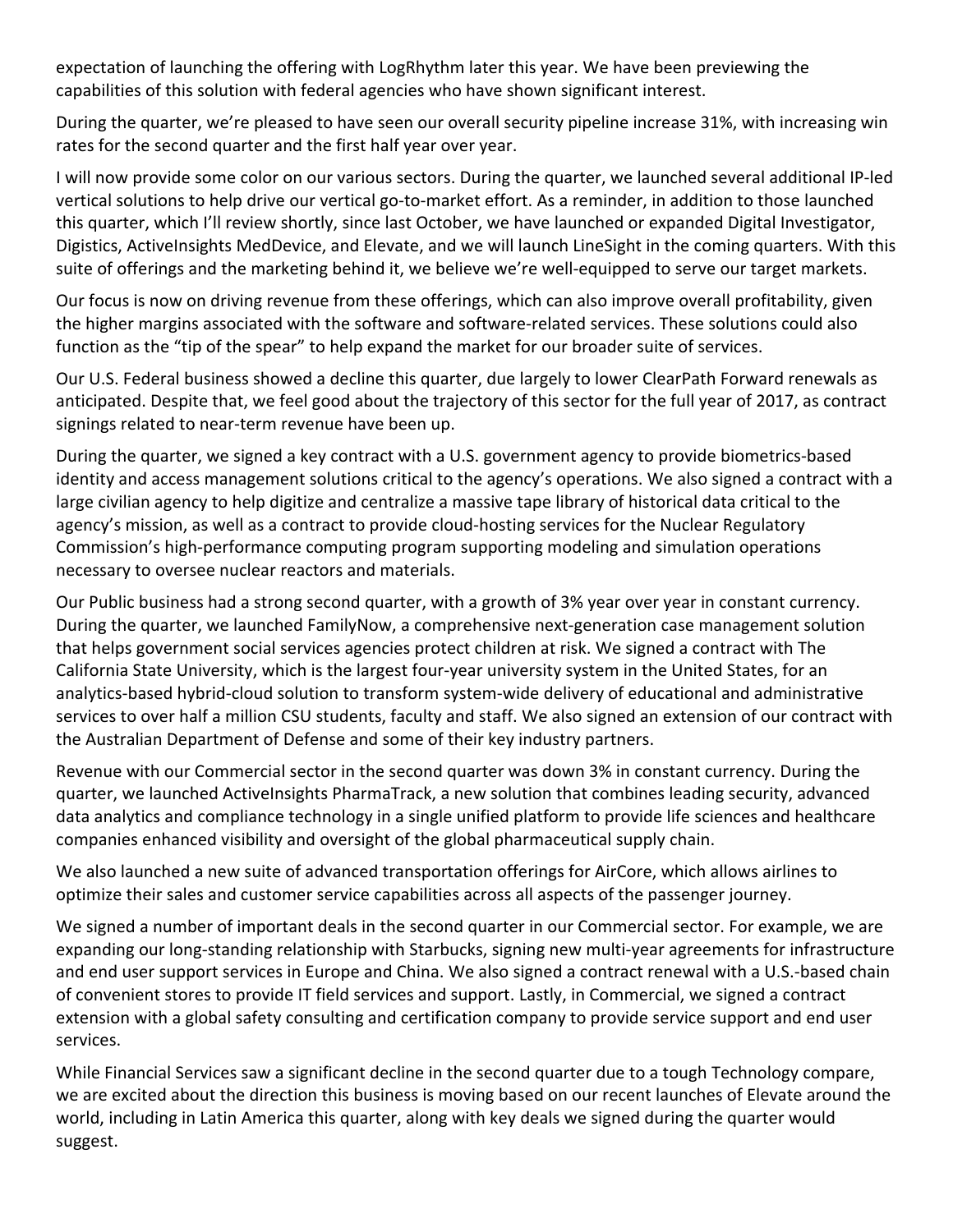We signed an agreement with a leading European banking institution to implement cloud‐based ClearPath Forward software supporting the bank's digital transformation and omni‐channel banking initiatives. We also signed a new logo contract with a U.S. based insurance company for managed security services and IT consulting.

Overall, we continue to make progress toward our strategic goals. We're also improving our liquidity position and during the quarter, we signed a notes offering that we discussed last call.

I will now turn the call over to Inder for a more detailed review of our financial results.

### **Inder Singh, CFO**

Thank you, Peter. Hello, everyone, and thank you for joining us this afternoon. In my comments today, I'll provide comparisons on a GAAP and non‐GAAP basis, and just to remind you the non‐GAAP results exclude pension expense, cost reduction and other charges.

As we have previously mentioned, we expected a difficult year‐over‐year comparison in the second quarter. This was in fact the case, as Technology revenue was down 32% in the quarter this year versus being up 31% in the same quarter a year ago. We also saw some weakness in our Services segment this quarter, as Peter mentioned.

Overall, in the quarter, we saw total company revenue down 11% year over year, and margins also lower. While we recognized the Q2 challenges of course, there were also a number of timing items between the first and second quarter this year, including an especially profitable transaction that was expected at some point during the year and happen to fall in the first quarter. Given this, I'll provide some color on our results for the first half of the year, which helps normalize for some of these shorter-term fluctuations and then, I'll get into the specifics of the quarter itself.

Turning to slide 6, despite the challenge of the second quarter, on a year-to-date basis, we believe we are continuing to make progress against many of our key strategic and financial goals. With respect to Technology, I've already talked about its lumpiness and the tough year‐over‐year compare for revenue, which also affected margins in the quarter. However, the trends over a longer period of time for Technology have been more positive, with gross margin improvement of 6.8 points and operating margin improvement of 14.8 points against the first half of 2015, which had revenue of a similar magnitude to the first half of this year.

Additionally, as Peter has consistently said, one of our key goals is to improve the margin performance of the Services business. On a year‐to‐date basis, our Services gross margin is up 70 basis points and our Services operating margin is up 20 basis points, helped by the especially profitable transaction we discussed in the first quarter and ongoing cost reduction efforts.

Services revenue for the first half also declined at a more modest rate than in the prior period, with a decline of 4% year over year versus 7% last year. On a constant currency basis, Services revenue declined 3 percentage points year over year in the first half of 2017.

As we discussed on our last call, we also executed a \$440 million capital raise early in the second quarter and used a portion of the proceeds to repay our previously outstanding senior notes. At this point, we believe that these five‐year notes combined with our overall liquidity and expected cash flow generation, give us good visibility on sources of cash for our future pension contribution and other investments.

We have also developed a program to strengthen our cash cycle including enhancements to our billing systems and a sharp focus on managing working capital, which we have begun implementing. This program is expected to begin to drive benefits to working capital, starting in the second half of the year.

Peter already indicated, we are reaffirming guidance for the full year for revenue, non‐GAAP operating profit and adjusted free cash flow, and I'll discuss these in more detail later.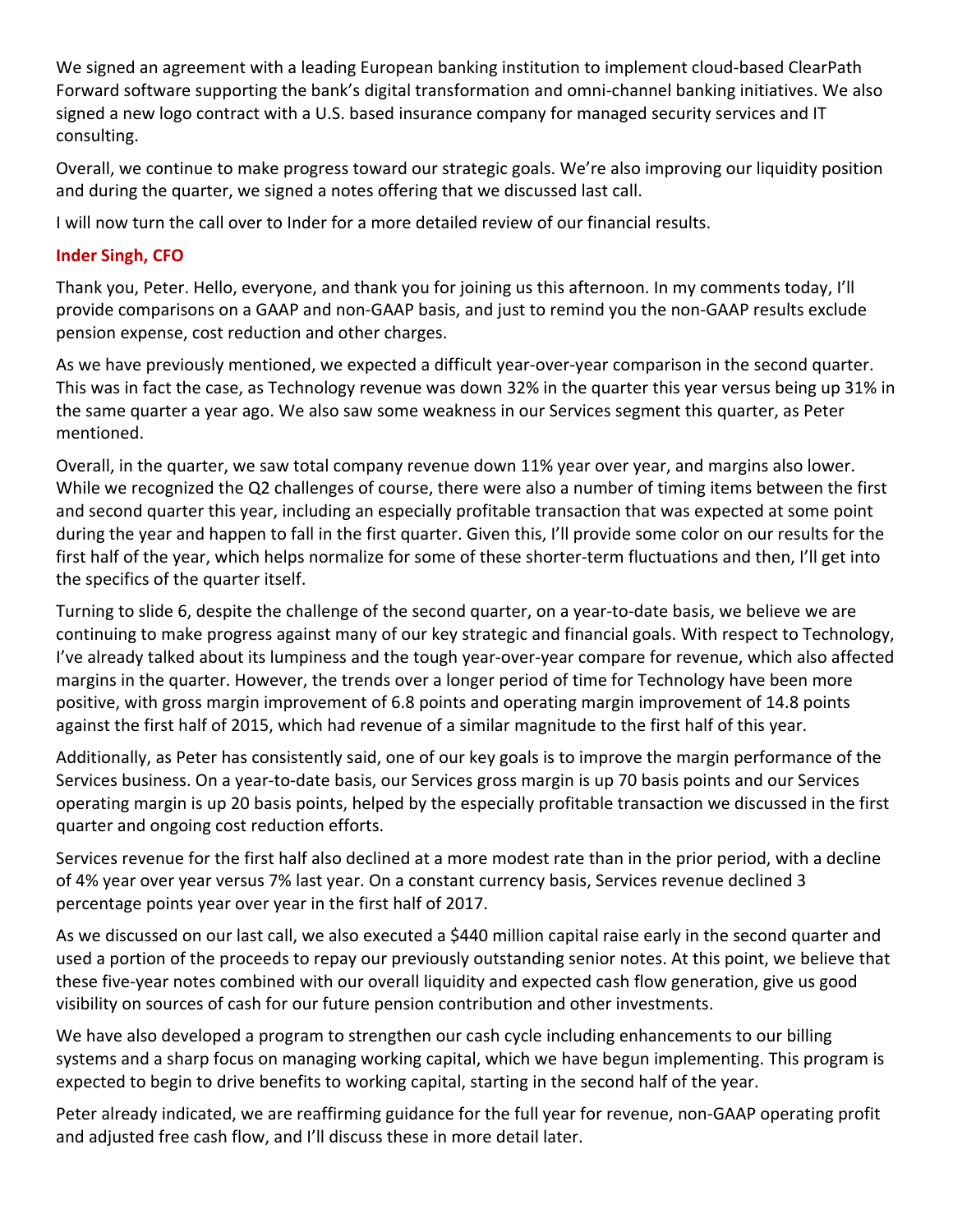I'll now speak to the results shown on slides 7 and 8, where you will see our first half and second quarter results. I've already noted that the year‐over‐year volatility in our Technology segment is the primary contributor to revenue and margin for the period. Approximately 60% of the delta in operating margins year over year in the second quarter can be explained by the Technology revenue volume.

The other 40% is principally due to the combination of some revenue decline in Services, delays in some restructuring actions and related cost savings, as Peter stated. As we have previously noted, while we will continue to reduce cost, we also continue to invest in the business, including for our vertical strategy.

In the first half, we also needed to hire approximately 1,200 new employees in conjunction with a very large multi‐year contract we had signed and previously announced. Most of this hiring was done at the end of the first quarter and so it impacted cost in the second quarter. We expect this contract to be high margin, though there is always a delay between hiring the required employees and revenue recognition from the contract.

Consistent with our cost‐saving strategy, we took a pre‐tax restructuring charge of \$27.5 million in the quarter, which affected operating margin and EPS. This charge was consistent with our expectations for the full year 2017 and we remain on track with respect to our plans for the full year. These restructuring actions are designed to help margins over time.

During the second quarter, we received all required approvals to move forward with our social plan in France, but that didn't occur until the end of the second quarter. The actions we are taking in that country are included in the second quarter restructuring charge, as well as charges in prior periods. In Q2, we also more closely aligned our Services and go‐to‐market organization. This should help align revenues and costs more closely, as Peter noted.

Turning to slide 9, you can see a breakdown of our second quarter revenues by segment, geography, sector and type. I won't go through all the numbers on the slide, but I'll point out that our Technology revenues in the second quarter last year were 18% of total revenue, as compared to the lower 14% this year, again, consistent with our commentary regarding the year‐over‐year comparison.

Turning to slide 10 for a more detailed overview of revenue by region and sector for the second quarter, results were relatively consistent across geographies with Latin America outperforming versus other geographies on a reported basis, helped by year‐over‐year growth in Services and benefited by the strength of the Brazilian real. In constant currency, EMEA was the strongest performer, but was hurt by movements in the British pound and the euro. Consistent with the company overall, all regions were impacted by difficult Technology year‐over‐year comparisons.

With respect to the sector breakdown for the second quarter, Public Sector saw a growth of 3% in constant currency in the second quarter this year, helped by strong Technology revenue relative to last year. Financial faced a difficult year-over-year Technology compare as did U.S. Federal. However, U.S. Federal revenue has been down just 2% on a year‐to‐date basis.

Moving to our segment results, please turn to slide 11. As I discussed earlier, improving the profitability of our Services segment remains a key focus. In the first half, we saw an increase of 70 basis points in our Services gross margin and 20 basis points in our Services operating margin year over year.

This slide shows the year‐over‐year margin compare for Technology, also. However, if you look at the margin trend line over time since the first half of 2015, which saw roughly similar revenue to that of first half of this year and was during the early stages of our cost improvement work back then, both gross and operating margins for the Technology business are up significantly.

From the first half of 2015 to the first half of this year, Technology gross margins and operating margins are up 6.8 points and 14.8 points, respectively. We do believe that this demonstrates that while there may be quarterly fluctuations due to the nature of the business, we are making longer‐term progress on improving the financial profile of the Technology segment.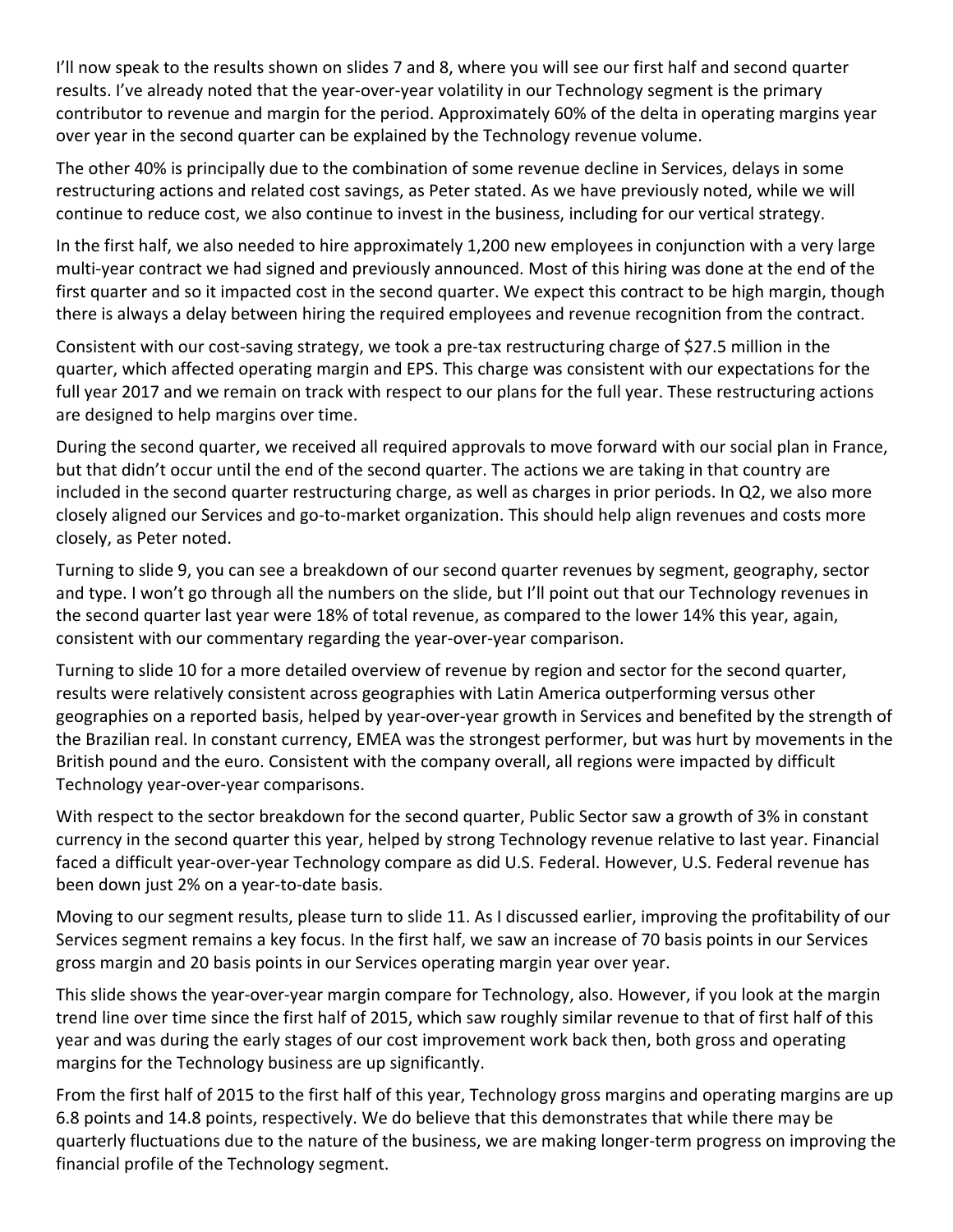Services backlog ended the quarter at \$3.7 billion, which was roughly flat with the end of last quarter. Of this amount, we expect \$505 million to convert into revenue in the third quarter of 2017.

Regarding Technology, and as we've said before, we typically see a first half, second half revenue split of 45% and 55% and we currently expect this year to be directionally similar. I would remind you that our Q3 is historically our lowest quarter for Technology, while Q4 is historically highest. For modeling purposes, typically, we would see a 40%, 60% split for Technology between the third quarter and the fourth quarter in the given year. Of course, we're sharing this information with you to provide increased transparency. This year, we expect that split to be more like 30% and 70% due to the timing of expected renewals in the second half.

Slide 12 highlights our second-quarter and year-to-date cash flow. With respect to the second quarter, a number of timing-related items impacted cash flows which we do not believe are indicative of longer-term trends. I'll walk through these items on the next slide in a moment.

We continue our capex-lite strategy. However, in the second quarter, we continue to working on a project for our iPSL check‐processing joint venture in the UK, which we consolidate as you know. For such projects, we make required capital expenditures and we are subsequently reimbursed by our JV partners for their share. This occurred with respect to \$10 million for this project in the second quarter. Excluding this amount, which we will be reimbursed for in full in the third quarter, capital expenditures in the second quarter of 2017 were roughly flat with those in the prior year.

Turning to the next slide, we can see some more detail on the timing‐related items for cash flow in the second quarter 2017 as I mentioned. As you can see, there were two key items to highlight. The first was approximately \$70 million of Technology deals that were invoiced in the second quarter of 2017, but will be received in the third quarter of 2017. Approximately 60% of the \$70 million is from contracts with clients in EMEA, with the balance mostly from clients in the U.S.

We have already received about \$50 million of the \$70 million in the third quarter, including a \$35 million payment associated with a single contract that was signed and invoiced towards the end of the second quarter for which payment was received in the first week of July instead.

I already discussed the \$10 million for our iPSL check-processing JV on the previous slide. Again, this amount is expected to be reimbursed in the third quarter to us in full. If adjusted Q2 free cash flow were normalized for these items, it would have been \$34 million positive. We ended the quarter with \$571 million in total cash.

At this point, we believe the proceeds of our \$440 million notes offering and our resulting cash balances as of the end of the second quarter, combined with our other sources of liquidity and expected cash flow generation over the coming years, provide us good visibility on the expected sources of funding for our near‐ term pension contributions.

Let me now turn to guidance. Based on our expectations for the full year, we are reaffirming our full‐year 2017 guidance with revenue of \$2.65 billion to \$2.75 billion, which is a year‐over‐year decline of between 1% to 5% on a constant currency basis, non‐GAAP operating profit margin of 7.25% to 8.25%, and adjusted free cash flow of \$130 million to \$170 million.

As we look to the rest of the year, it is important to keep in mind that our third quarter is typically our weakest Technology quarter, as I mentioned, which can impact margins and cash flow. However, the fourth quarter is typically our strongest quarter for Technology in a given year.

With that, I will turn the call back to Peter.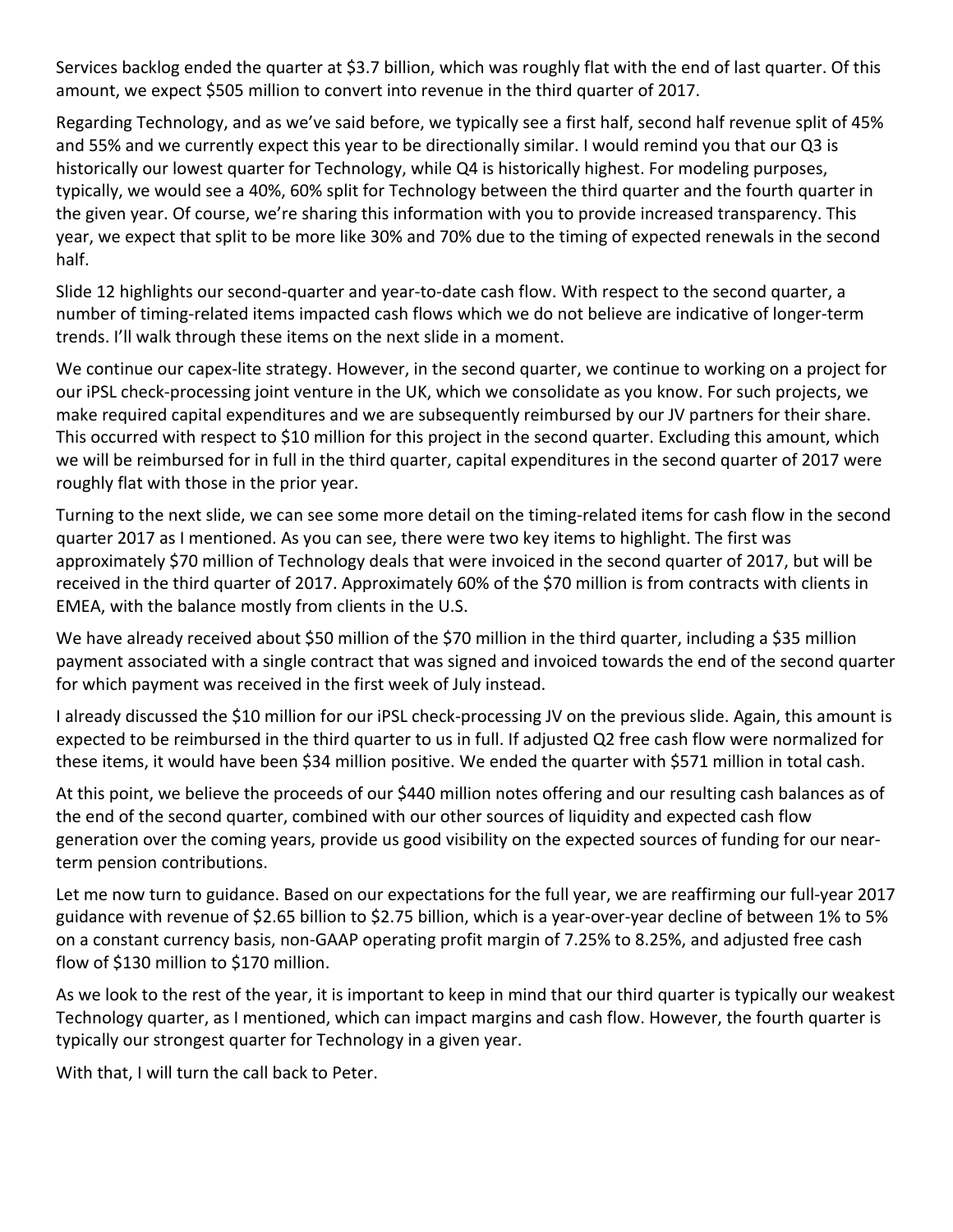

**2Q17 Financial Release CEO/CFO Statements August 1, 2017**

#### **Question & Answer Section**

Operator: First we'll take a question from Joan Tong with Sidoti & Company. Your line is open.

**Q – Joan Tong – Sidoti & Co. LLC:** Good afternoon. Just a couple of questions. Obviously, it's a little bit disappointing for this quarter, in terms of the performance. Just putting aside Technology, it's having a tough year‐over‐year comp, just focus on the Services' piece. Your target or your goal is really to improve profitability and obviously, this quarter, you didn't deliver the result, yet you reaffirm the whole year guidance, it seems for the second half, you really have to step up the margin improvement on the Services side. Can you just give us a sense of where the confidence is coming from that you can recoup some of the margin loss in the second quarter?

**A – Peter Altabef – Unisys Corp.:** Yeah, Joan. Thank you, that's a great question. And you're exactly right. So, the Technology numbers were roughly in line with expectations. Now, the Services revenue was down a little over 5% in constant currency, and you expect that, you have to get ahead of that decline in terms of your cost structure.

And we did not get ahead of that decline in the quarter. It's pretty much as simple as that. By the time we really fully understood that, we made changes. And so, as you may be aware, we actually merged the Services team with the Enterprise Solutions team during the quarter. That gave much more alignment to our cost structure and really kind of has enabled over the course of the last few weeks of the quarter for the team to take more decisive action, frankly, than had happened earlier in the quarter.

So we do believe that the action that we took at the end of the quarter and have continued to take over the beginning of this quarter will work much better toward aligning that cost structure with revenues going forward. It's not immediate, but we do expect that improvement to occur during the second half.

The second thing that occurs is that we do expect as we get new revenue in the door and that that revenue is over a base of some fixed cost and will increase margins. We are encouraged that the TCV number from year to year for new business was, I think, 74%. TCV, or total contract value, can be a bit of a blunt instrument because of the difference in the term of the revenue. But if we look at ACV, or annual contract value, which is the amount of revenue we expect in the first 12 months for that new business that we're signing and new business we've defined as new logo or new scope at existing contracts, new business ACV in the quarter went up 127%. So we are selling to new logos and new scope to existing logos and we expect over time that will act to increase our margin.

**A – Inder Singh – Unisys Corp.:** So just everything that Peter said, I think is spot on. I will just remind you of the three things I pointed to that I believe had the cost implications in the quarter. As you saw in our numbers, revenues weren't that far off in aggregate from where we were sort of indicating, where I think we could have achieved higher margin outcome was the three things I mentioned. And the combination of these three, and I'm not saying them in any particular order, was the timing of the French cuts, which we talked about, some of the heads associated with the new contract that I mentioned. And then, frankly execution on cost savings, which we probably will do a far better job off in the second half.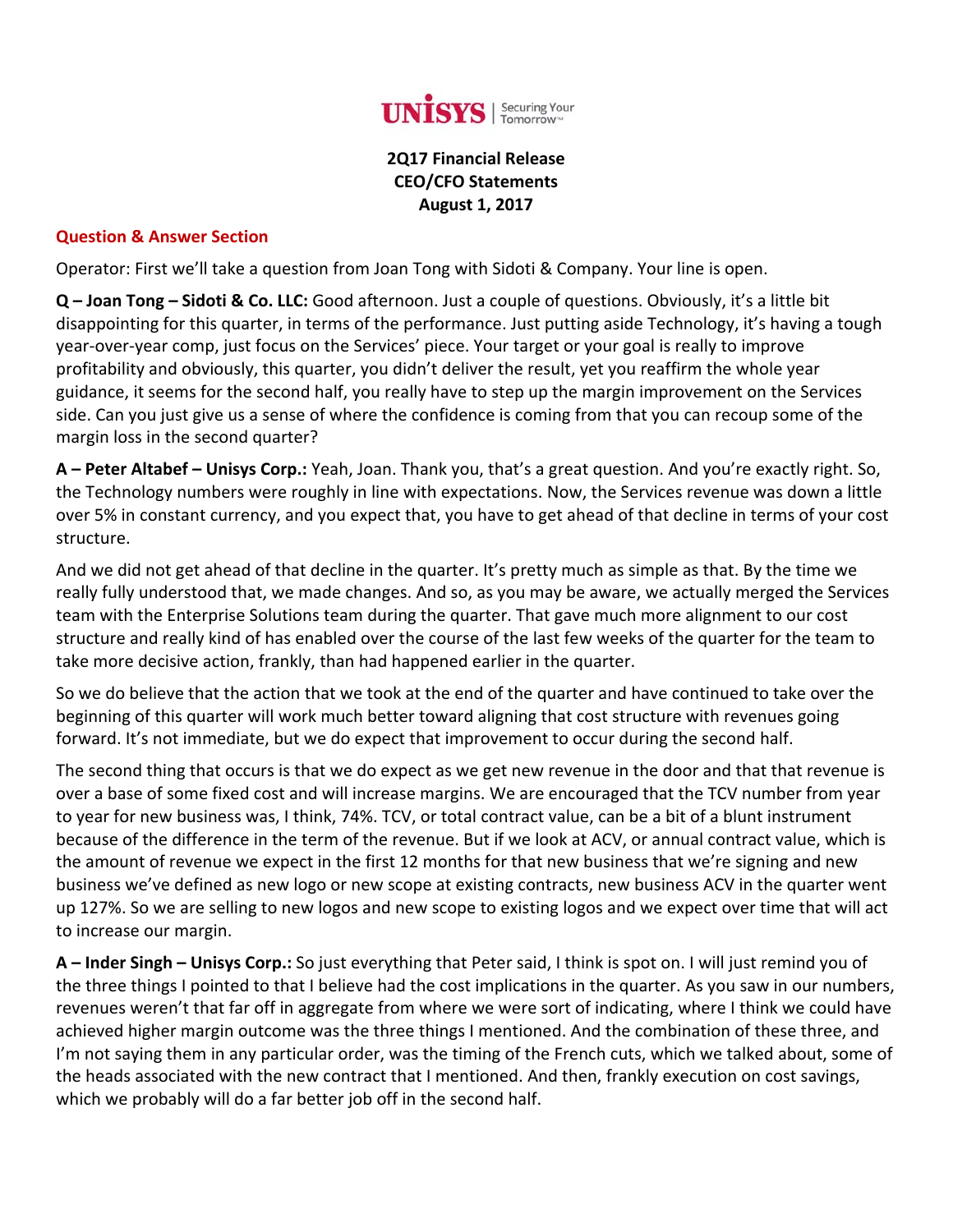The combination of these three things, had they gone in our favor in the quarter, is three points to Services gross margin. So, if we reported 14.1%, it would have actually been up year over year. So, that's what gives us the confidence that we know what the things are and we can manage through that. I'm not saying it all rebounds in Q3, but as we look at the full year, we expect that those things are controllable, at least from a cost savings standpoint.

**Q – Joan Tong – Sidoti & Co. LLC:** Right. And then, I do remember you guys mentioned during an early part of this year, that the cost saving number is \$30 million for this year and I assume that is a gross number and then, obviously, the net would be extra investment you still have to put in place. Is it correct?

**A – Inder Singh – Unisys Corp.>:** We are certainly creating those savings and we're on‐track to deliver the [\$]230 [million] for the full year, which is what gives us confidence to reiterate the guidance for the full year. In part, in terms of the execution plan, I think it's best characterized as a hiccup and to me that's a very sort of identifiable action that we have to take. Those savings, just to remind you though, are exit annualized run rate savings at the end of the year. So frankly they would accrue in the following year, not so much in the year, right.

**Q – Joan Tong – Sidoti & Co. LLC:** Okay. Got it, got it. And then, on the Technology side, you guys have some difficult [Technology] comp, obviously compared to last year. And so, we are thinking that maybe this year, you're going to see a decline, but in terms of the magnitude of the decline halfway through the year, can you just share some of your thoughts like how big you're talking about in terms of year-over-year contractions on Technology?

**A – Peter Altabef – Unisys Corp.:** Yeah. What I would say before – Inder gave some detail in his remarks, but I'll let him provide some additional color. Our Technology segment as a whole is tracking pretty much against expectations for the year. And there is always some give and take. But I would say, it's certainly within an order of magnitude of what we would expect certainly at this time of the year. So you're exactly right. There are timing issues in Technology. There are certainly going to be timing issues we think in between the first and the second half and even within the two quarters of the second half, but on the aggregate, Technology is tracking.

**A – Inder Singh – Unisys Corp.:** And I think that the Technology team is just executing very, very well each time a tech deal comes up for renewal. Peter talked about the stickiness of that business. And so, we want to make sure that we maintain the relationship with the Technology base that we have installed out there. This year, we expect to be, as I said earlier, still in the 45% first half, 55% second half split.

That said, as we look at last year, remember when we began the year, we had guided for a 14% Technology decline and it ended up being slightly growth year over year. I am not suggesting at all that this year repeats that. But where we feel confident is the ability of the Technology team to really execute very successfully on opportunities as they present themselves. And so, it gives us confidence that what we are telling you about the second half is on solid footing.

# **Q – Joan Tong – Sidoti & Co. LLC:** Thank you.

Operator: And our next question comes from Frank Atkins with SunTrust. Your line is open.

**Q – Frank Atkins – SunTrust Robinson Humphrey, Inc.:** Thanks so much for taking my questions. Wanted to ask a little bit about the revenue declines in application services in cloud and infrastructure. Just could you tell us about areas of strength and weakness on the Services side in terms of the revenue and what gives you the confidence in reiterating the full year guidance on the revenue side?

**A – Peter Altabef – Unisys Corp.:** Yeah. Thanks, Frank. I'll again start and let Inder provide a little more detail and color. In the Services arena, the biggest percentage change decline in the quarter was application services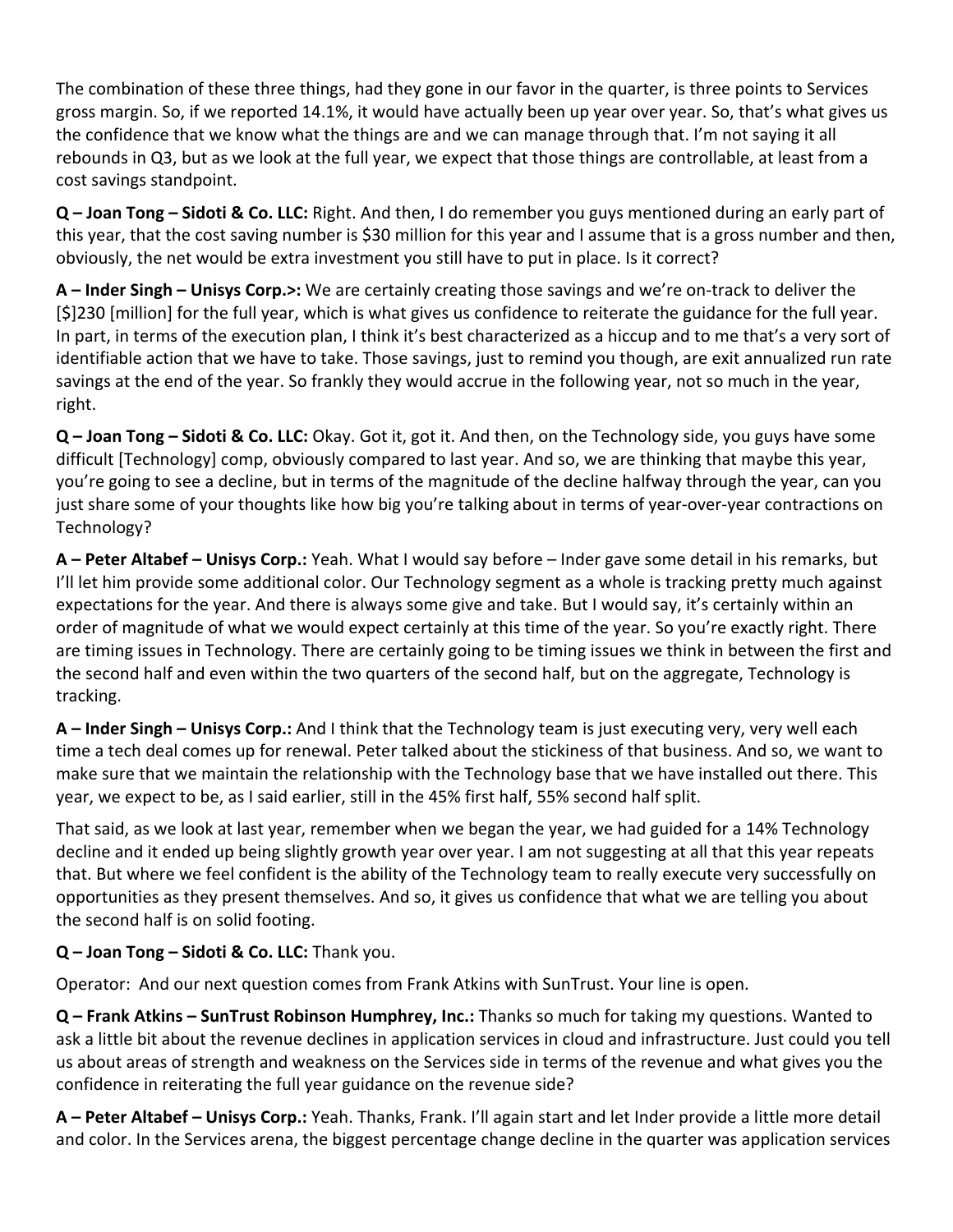and that also, by the way, was again probably the biggest area of weakness from a margin standpoint in terms of total margin dollars. And that's in part because application services historically is the highest gross margin area for us.

Now, what really led the decline in the quarter was the expiration of a contract that had been terminated in – I'm going to guess here, it's 2013 or early 2014. So it was a contract that the company lost four years ago or three years ago. And only now has the successor provider developed a software that was able to fully replace us. That was a large revenue loss in the quarter and it was a large margin loss in the quarter. So that was the biggest single item in application services.

It wasn't a surprise, right? It was the biggest single item. So what we didn't get in the quarter was enough new application services revenue to fully make up for that. With the new business signings, we think we're on a path to work our way back from that. But that was the reason, the biggest single reason for the revenue decline in application services.

Cloud and infrastructure services declined in constant currency about 3.5%, which is not atypical for what we would have been expecting and not atypical for our range. I mean, our range of overall revenue decline for the year and constant currency is somewhere between 1% and 5%. So with that, I'll turn it over to Inder.

**A – Inder Singh – Unisys Corp.:** Yeah. I would just add that application services remains a focus area for us. It has been growing for the past couple of years. We're looking for that to remain strong for us, as we move forward. As Peter noted, there were public contracts, one in particular and the social services area in the U.S., which we had lost to a competitor, took a long time to transition from us to them, for them to ramp up frankly to be able to service the client at the level they expected and that's been, I think, one of the reasons that we saw in the quarter.

It was also a pharmaceutical contract that again is something that was exited a while ago and that contributed to some of the decline. So it's identifiable, it's something that Eric Hutto, who runs that business for us, and team are driving hard to drive for us for the next few years. This is a high margin business for us. So we continue to invest in it and you will see us continue to make some of those investments and it speaks to what Peter said at the very beginning. We are driving a shift in our business from, I'll call it, historical sort of margin businesses, lines of business to the more profitable ones. And this is one that remains a sharp focus for us as we go forward. So a couple of quarters, a couple of contracts in the quarter is what I would say, Frank.

**Q – Frank Atkins – SunTrust Robinson Humphrey, Inc.:** Okay. Great. And in your prepared remarks you mentioned a single large renewal in U.S. Federal, which hit TCV due to timing. Can you give us any color about that going forward and do you expect that to hit in the remaining quarters of this year or maybe the reason for that?

**A – Peter Altabef – Unisys Corp.:** It was a multi‐year contract that was signed in the second quarter of last year, so that was the impetus there. It was just a simple, large, multi‐year contract. So it affected the TCV numbers, because there was not another similar large contract like that signed this quarter, but that was the impetus behind the numbers. And as I said, when you take that contract out, you have growth in TCV which is all TCV for the first half against the last half of about 7%.

Again in the second quarter we apprised everybody of the Technology compare, but we still had a growth of 5% without that contract in Technology. What I don't want to lose sight of is the renewals come and go and are not annual, right, so that was a multi-year renewal. What I think is also of import is that new business and the fact that the new logos and the new scope are increasingly energetic, which I think proves the value of the services we're bringing to bear. But, it was a single contract in Federal, in the second quarter last year.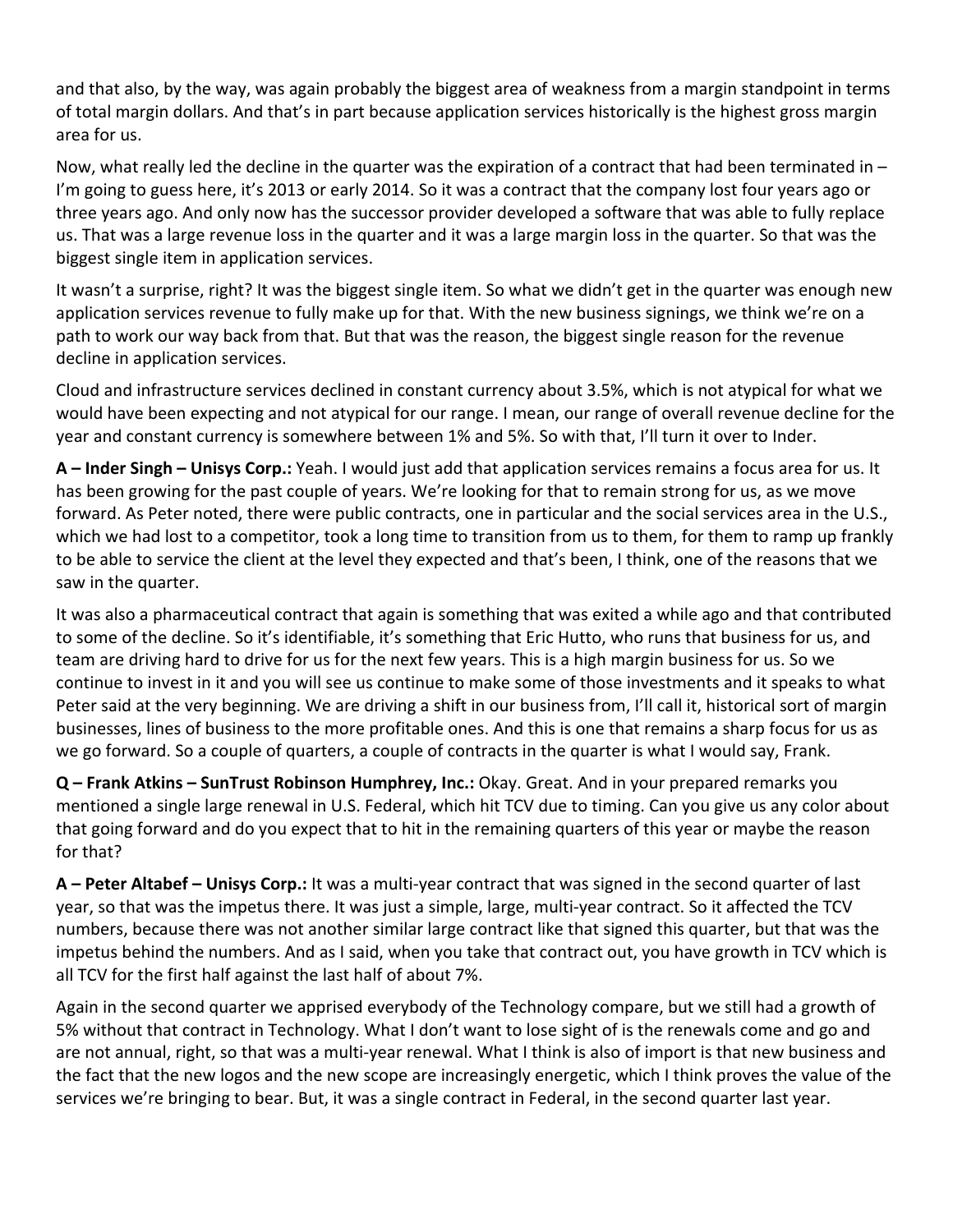**A – Inder Singh – Unisys Corp.:** And I'll just jump in and help. And you know this, Frank, our Federal business is sharply focused on a couple of areas, Homeland Security, defense and intel and civilian. And as we look at sort of that business for this year, we've seen it in the last couple of year grow, fueled in part by these large deals, of course. And so, those continue to happen. Peter mentioned this one that was in the second quarter of last year. It was in the civilian part of our Federal business and it was in the hundreds of millions of dollars and we were pleased to see it.

We had a similar TCV win in the third quarter of last year. So they're lumpy, they come. We were happy to see them. Over half of our U.S. Federal business is Homeland Security and remains our focus. So we believe, we are in the right place of the federal spend as we look out for the rest of this year. We're not providing guidance for that business, but it's been growing for a few years, so we have confidence that business will continue to do so. I don't see this year‐over‐year comp issue on TCV from a year ago weighing on the performance of that business this year.

**Q – Frank Atkins – SunTrust Robinson Humphrey, Inc.:** Okay. Great. Thank you very much.

Operator: And next we take James Friedman from Susquehanna. Your line is open.

**Q – Jamie Friedman – Susquehanna Financial Group LLLP:** Hi, thank you for taking my questions and thank you for the incremental disclosures here. I had just two questions. One, about the assumptions on the margins in the second half and then two on Stealth. So, first just to double check by math, we're kind of coming up with about a 5% first half non-GAAP operating margin, which suggests to get to the bottom of your guidance for the year, you're going to need to do about 9% or 10% non‐GAAP operating margin in the second half. Inder, does that math sound about right?

**A – Inder Singh – Unisys Corp.:** Yeah. I think that if you think about the full year guidance and you look at our first half and subtract that, you get to the math that you just did. So, your math is in the zone, yes. And if your question is, what gives us the color or the insight around that, first, I would point you to the 45/55 split of Technology. So, it isn't as if all of that has to be through cost savings. A lot of it is the fact that our Technology business is skewed into the second half as it typically does.

And then, some of the  $-1$ 'll call it sort of what's in our control is the ability to manage our costs, which arguably we could have done a better job than we did in the second quarter. And we intend to drive that with a very short focus as we go into the second half of the year. Those are the two principal levers that we believe will drive and therefore we feel comfortable with the reiteration of the guidance for the full year.

**Q – Jamie Friedman – Susquehanna Financial Group LLLP:** Okay. Thank you for that. So, periodically you've updated metrics around Stealth. You shared some new customer deployments, so it sound exciting. I guess, if you do that would be great, but if you don't want to share the updated financials on Stealth, maybe another way to ask it would be, I think that you have disclosed the mix of ClearPath versus application software – that applications through application software – being like 75/25 would be the mix. My question is any observation about where that ratio might stand today with some of the increased first half performance out of Stealth? Thank you.

**A – Peter Altabef – Unisys Corp.:** Yeah. Jamie, thanks. So, I don't believe we actually have ever disclosed the ratio. I think we've always been very consistent that the preponderance of the revenue in technologies remains ClearPath Forward, and that is certainly true. One of the things I have been concerned about is, given the fact that the Stealth numbers remain small in the absolute that they are not meaningful yet in absolute and therefore percentages can get kind of crazy with small numbers.

But I will let you – just in terms of some indication of where we're going, we made real progress, especially toward the tail end of the quarter and even in July around Stealth. Our win rate on Stealth deals from a value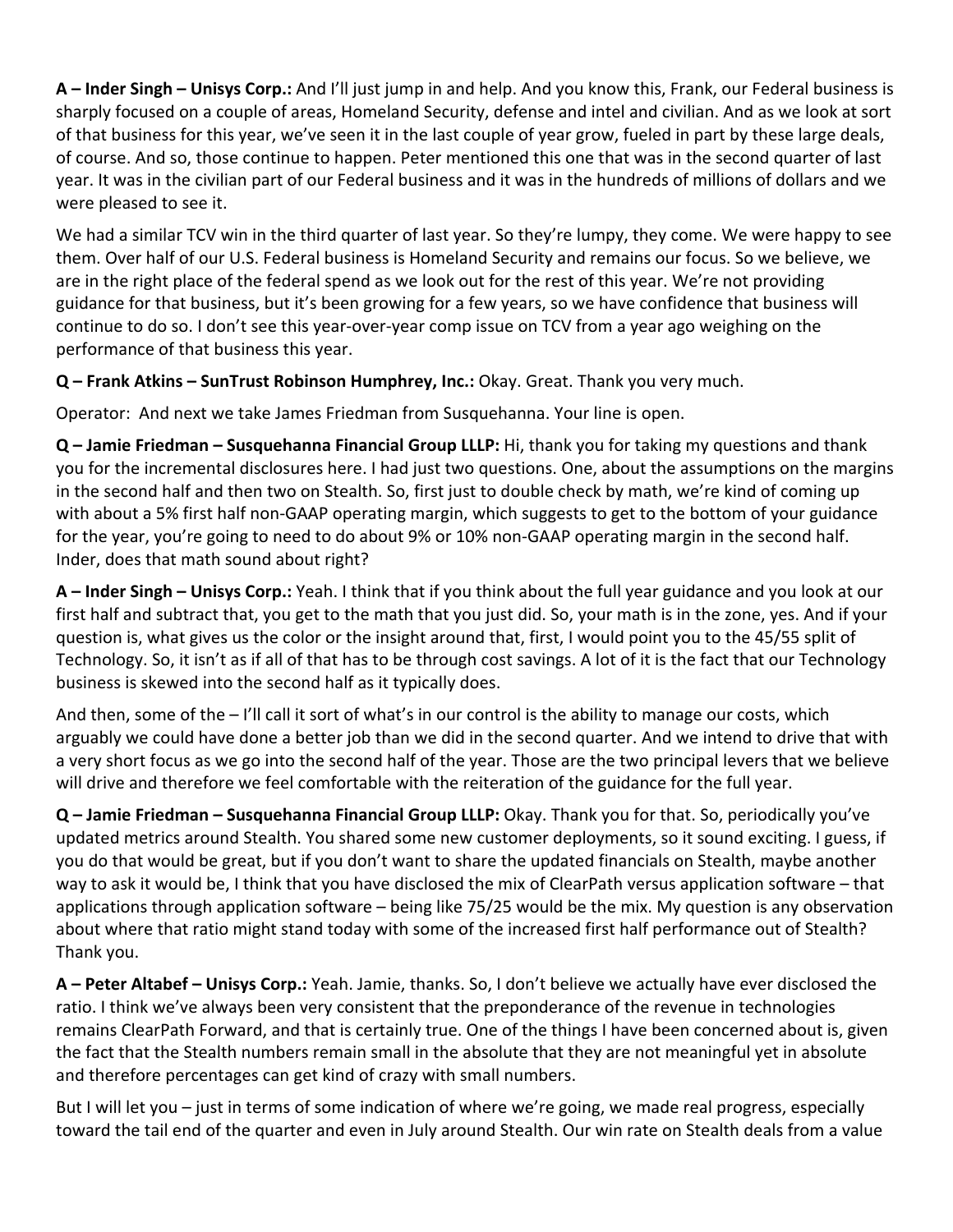standpoint is significantly up versus a year ago. It's up, it's more than double. Our pipeline is about the same as it was a year ago, but given that the win rate is more than double, I take out of that that the pipeline is a higher quality, and that we're executing better on the pipeline.

Again, just our revenue year on year for Stealth and I don't want to give the numbers, let's just say that it is more than a 100% of last year. So, there are real good indications there, signing four contracts in the month of July alone is progress. But at the end of the day, while Stealth is important, it is also important as kind of a leader for us in getting other business. So, I don't want to diminish its value as kind of a leading thing that we show out there in terms of getting other business either as part of it or as a follow on or once you're in the door you get to sell other stuff.

Finally, one of the things we are now doing is actively talking to several what I would call, alliance partners about making Stealth more readily available in, if you will, the larger ecosystem of simply signing one‐on‐one deals. So, I mentioned the work with LogRhythm, and really incorporating Stealth into that active security infrastructure. We're having very preliminary discussions in another context about also incorporating Stealth in what I would consider a larger ecosystem. I think doing those successfully will be very important for us, in terms of getting more awareness and more adoption of Stealth.

# **Q – Jamie Friedman – Susquehanna Financial Group LLLP:** Thanks.

Operator: And we'll take our next question from Joseph Vafi with Loop Capital.

**Q – Joe Vafi – Loop Capital Markets LLC:** Hey, guys. Good afternoon.

**A – Peter Altabef – Unisys Corp.:** Hi, Joe.

**Q – Joe Vafi – Loop Capital Markets LLC:** How are you doing? I was wondering if we could, Peter and Inder, it's been I guess a long enough period of time with some of the new product offerings coming on stream and I know there are some puts and takes on the gross margin and on the cost of services, but if you could give us a feel for the newer types of businesses and services that are coming online and what that gross margin profile looks like versus the kind of base overall. Just to get a feel for directionally where you're going with the types of services you are offering and the margin profile it might have? And then I have a follow‐up.

**A – Peter Altabef – Unisys Corp.:** Yeah. Joe, so, I think that's a very good question and it kind of helps me frame a little bit what I talked about in my comments. So, when we go back to where the company had been and the level of focus that we are providing in the company. To go back to the early inventory of software families that existed at Unisys, I think, I mentioned several calls ago that, that inventory came up with 66 families of software. And that's a lot for any company including one our size. So what we have really done is we've taken that world and we have said, you know what we need to focus, we're going to focus on a select few families that are leverageable or what, I said in my remarks, are horizontal, they apply to virtually all of our industries, and then we're going to take really one or two offerings, that will be very industry specific in each of our four focus areas, and I think you now have basically a fifth focus area.

So, to put that in context, we have really four horizontal families and we have nine vertical focus, if you will, software-led initiatives. So that's from 66, now 13. So, while it may sound like a pretty good list I gave, it's a much smaller list, and many of those are brand new. One of those, which was Digistics was launched last October. That's it, everything else has been launched this year.

And most of that – Digital Investigator was last year. Everything else was launched either later in the first quarter or in the second quarter, so we're really early on these. And I'll give you an example. One that I am particularly excited about is, Elevate, which is our omni‐channel banking solution. That was not launched until late in the first quarter anywhere, which was in Asia Pacific and Europe. In the second quarter, it was launched in Latin America, and it'll be launched in the U.S. and Canada in the third and fourth quarters. And to ask a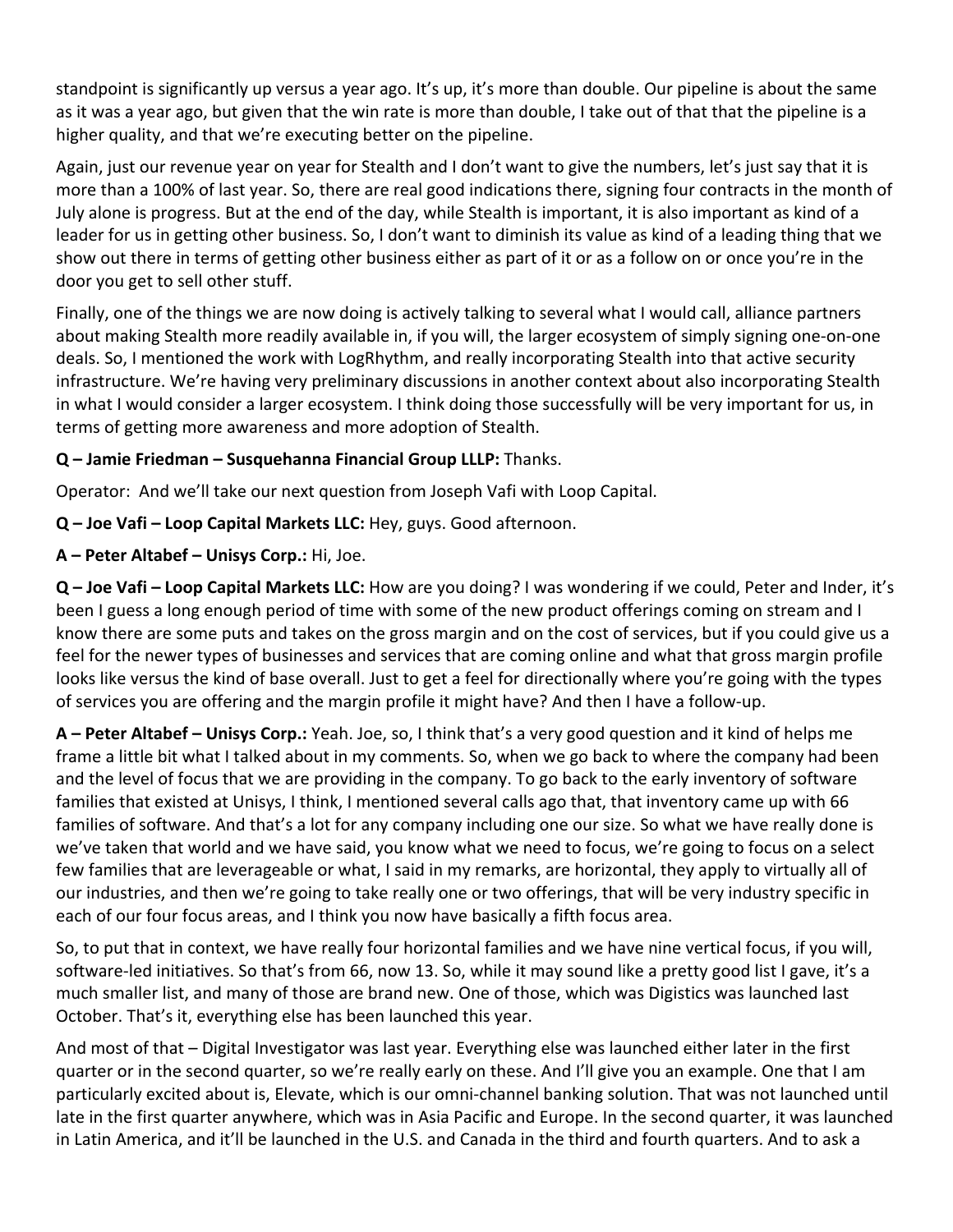financial institution to adopt an omni‐channel banking solution is not an immediate sale. So, it's a little early for us to identify gross margins on offerings that have had a significant focus. I do expect that we'll do it in the future, I'm not sure I've got it now in any meaningful way. Inder?

**A – Inder Singh – Unisys Corp.:** I agree. I think that, the industries that we focused on are the ones that we believe are software really helps us. And so our Technology business and software‐led solutions are the ones that are going to be driving to your point and to your question Joe. We feel a better margin faster as we look into the next couple of years. These are early and here's the way I would frame it for you. Our first step as a company and this was even before I join the company, we sharpened our focus onto these four industries.

The second step was again to develop these new offerings for these industries after hiring the domain experts for them, which we did over the course of last year. So those teams are now yielding these offerings that you see that Peter is talking about like ActiveInsights, like Digital Investigator, like Elevate, like Digistics. And what we're finding is, in some cases these are not entirely new, I mean they are using existing software and selling it to a different kind of a customer. And adding features to it that allows for solution for that particular industry. So, it's leveraging the horizontal capability we have and then aiming the solution at a particular customer. So, if these are coming out for a couple of quarters, we would expect it to begin to contribute in the coming years, but we're not at the point yet where we can quantify for you what those would look like from a margin profile today.

**A – Peter Altabef – Unisys Corp.:** Although I would say, Joe, one thing that I think is important and I alluded to it in my note, if you look at those 13, with those that we just released this past quarter, we've released 12 of the 13. There is one more to go toward the end of this year, which is LineSight. And so in terms of the development effort, which is not to say that there isn't more development effort that will continue with these products naturally, but in terms of the huge focus to be able to get these out, that's what's happened now. And so now it's about execution, now it's about building those pipelines and now it's about executing. So, I think we've done actually quite a lot in what effectively is significantly less than six months for all of these but one.

**A – Inder Singh – Unisys Corp.:** Yeah, and that's exactly right, and I'm just attaching on that, as you sort of conclude the development phase on some of these new offers, the software development effort as you know gets capitalized during the development phase. And then gets amortized through the gross margin line as you start to see revenue and recoup that. So, from a cash flow standpoint, we also see it as a positive because we will be able to now benefit, see the ROI, if you will, on these investments that we've been making.

**A – Peter Altabef – Unisys Corp.:** I hope to give you more detail on that.

**Q – Joe Vafi – Loop Capital Markets LLC:** Yeah. Absolutely. We will be watching that carefully. And then just secondly, I think, Peter, you might've mentioned in Federal there were a couple ClearPath Forward deals that didn't renew. Is there anything in particular to note there in terms of industry trends or customer behavior in those situations and why they may not have wanted to renew those. Thanks.

**A – Peter Altabef – Unisys Corp.:** Joe, if I said that I miscommunicated. I'm not aware of that at all. So I have...

**Q – Joe Vafi – Loop Capital Markets LLC:** So it might have been me then. Okay. Could have been my misunderstanding on that. And then, just finally, I know you indicated there's a large employee hire in the quarter. How should we think about getting those people to work, billable and implications for the business in the next couple quarters in terms of revenue and margin.

**A – Peter Altabef – Unisys Corp.:** Yeah. So, our employee number actually went up in the quarter, and the reason it went up in the quarter was a contract that we have signed, which actually will bring on to the company a total of about 1,200 people. And it will take a little while to fully transition. We're very excited